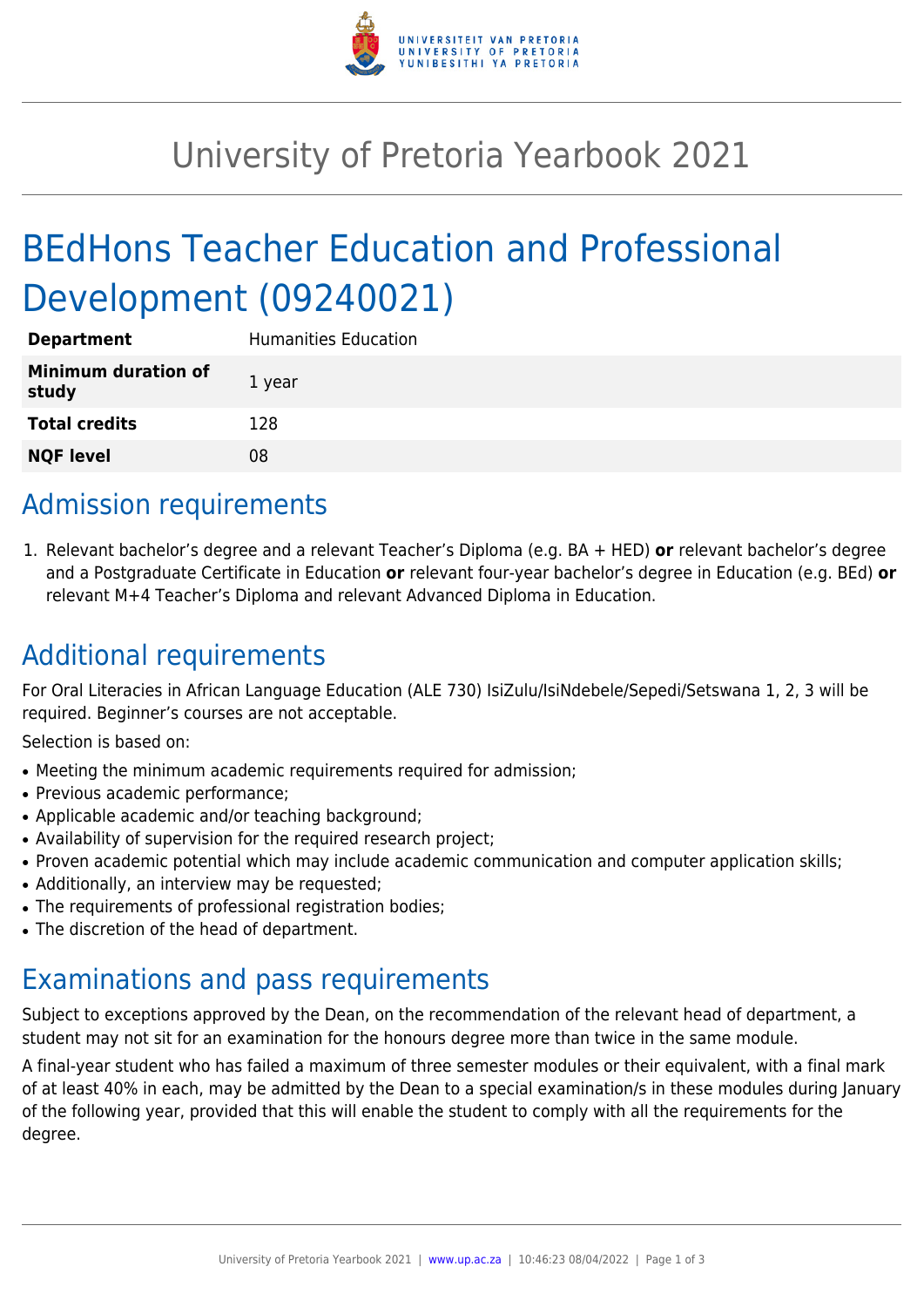

## Research information

A research project is compulsory and must be handed in for examination, as prescribed by the particular department.

#### Pass with distinction

The degree is conferred with distinction on a student who has obtained an average of at least 75%, with a minimum of 70% in each module.